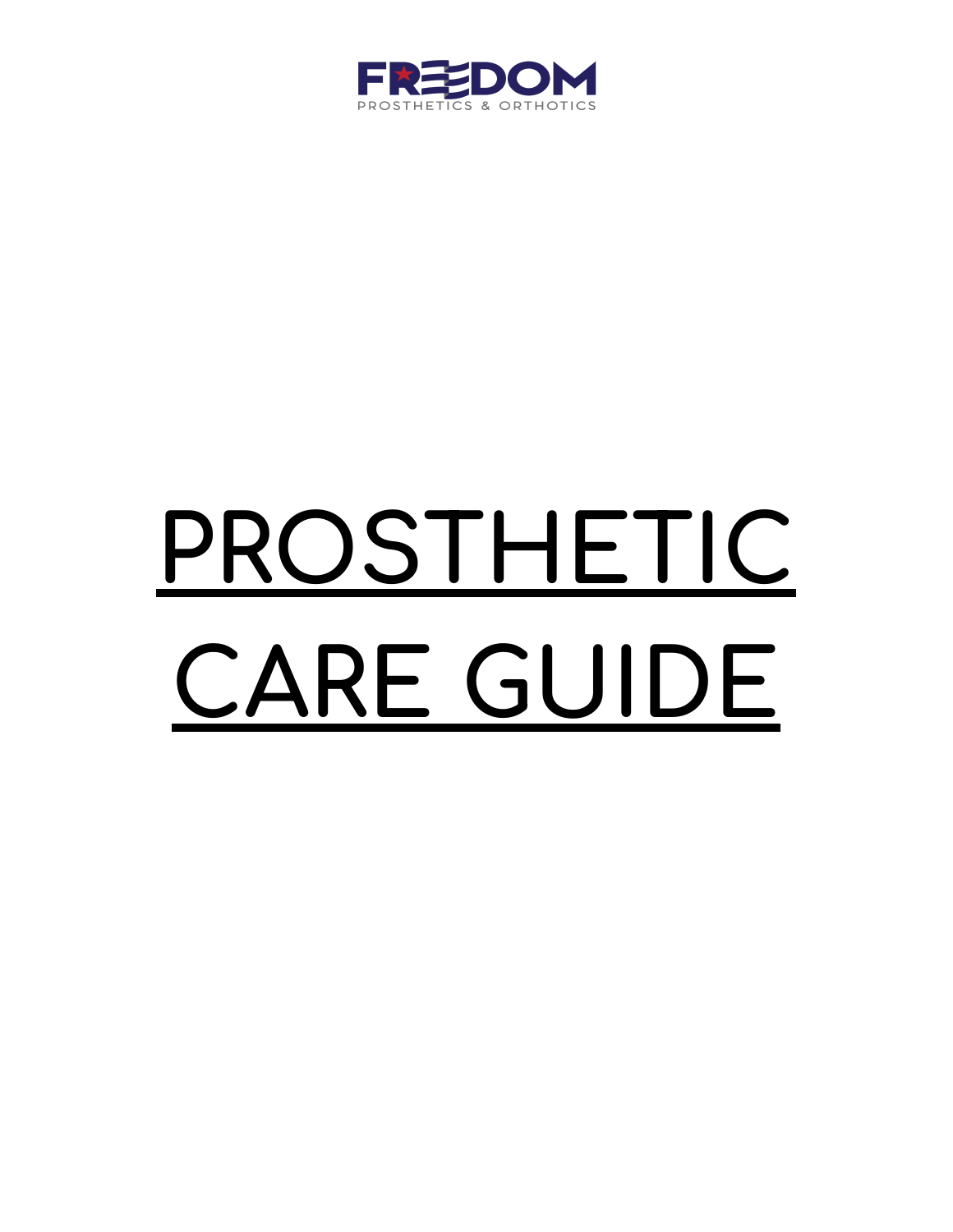

# **SOAPS**

Wash anything that makes skin contact (liners, socks, the inside of the socket, etc.) every day with mild soap and water and allow plenty of time to dry. Many prosthetists recommend using Dawn dishwashing soap, other detergents are harsher than Dawn. Many amputees will use their own body wash since they already use it on their body. Always do a skin spot test and follow manufacturers' instructions for care of liners. Unless specifically instructed, do not use anything containing alcohol or unknown chemicals.

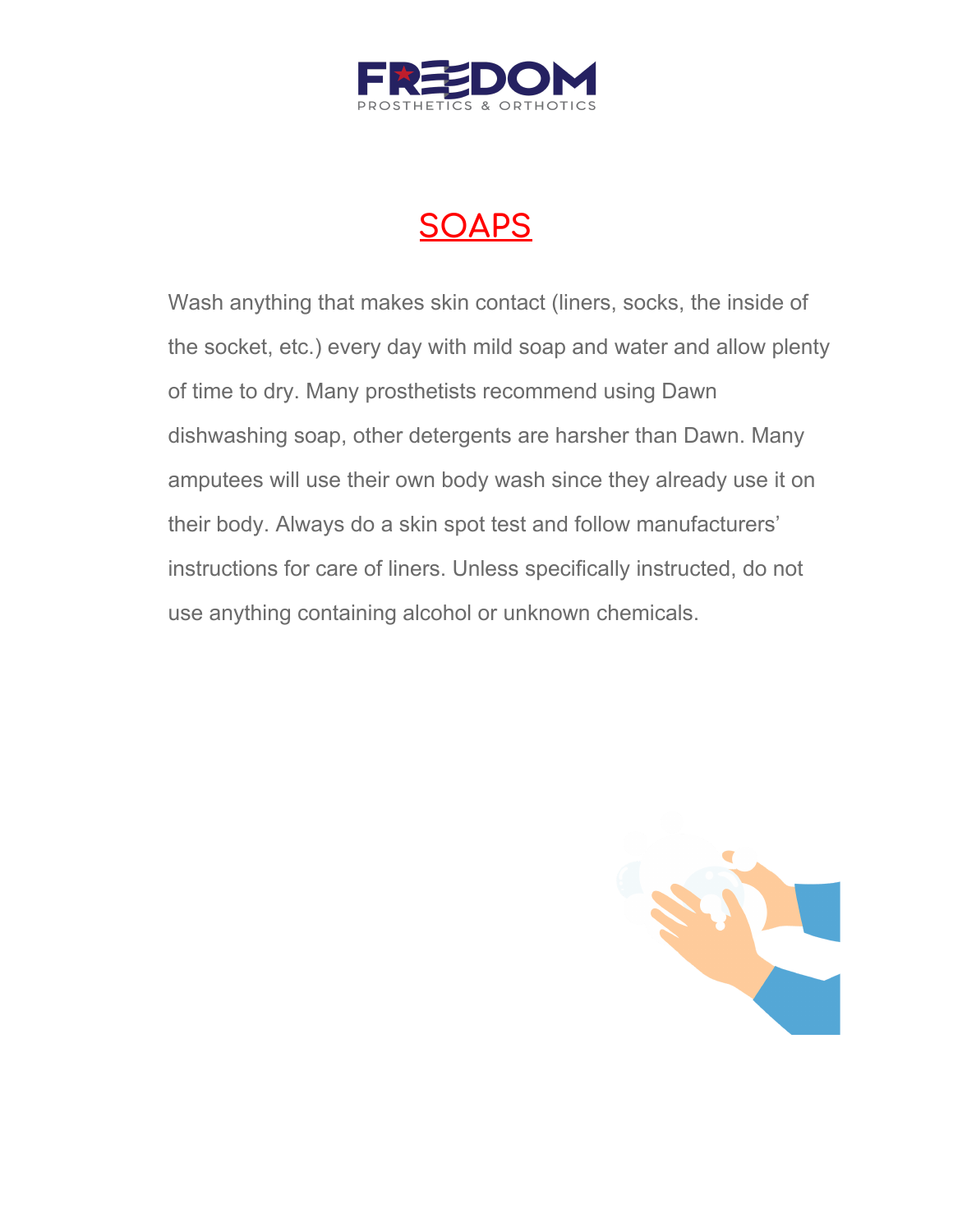

## **WASHING PROSTHETIC LINERS**

- Remove the liner from your residual limb and turn it inside out
- With warm water, rinse off any debris that may have collected while you're wearing it
- Use a drop or two of soap and apply it thoroughly. Rub gently to remove any debris that has built up inside.
- Run warm water over it and rinse thoroughly until there is no soap residue left.
- You can also wash the outside of the liner. Make sure you rinse the outside just as well as the inside. You don't want soap residue build up on the fabric part of your liner.
- With a non-lint towel, pat the gel or silicone side of your liner dry. Then turn the liner right side in so the gel or silicone is on the inside again.
- Use a liner drying rack and let it air dry. Do not dry your liner with the gel or silicone material exposed to the air. It will speed up drying the gel or silicone material an will crack. Tears and cracks will harbour more bacteria.
- Allow your liner to dry completely before wearing it again. A good couple of hours should dry both sides of the liner (inside and outside). You should have a spare liner so that you can wear a clean one while the other one dries.
- Washing your prosthetic liners thoroughly and regularly will help prevent skin irritation, rashes and infection.

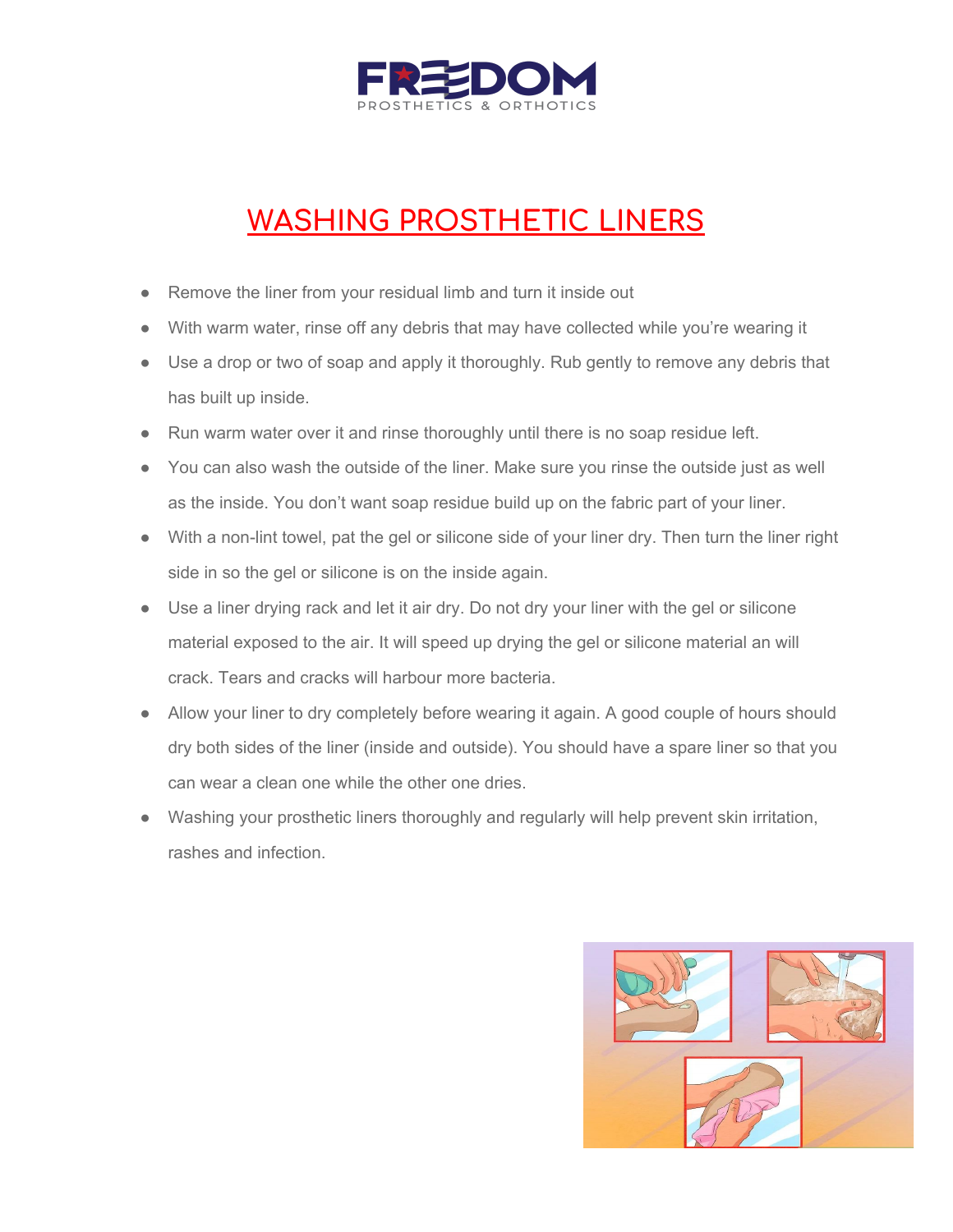

#### **What to Avoid**

- Scented soaps, lotions, or anything that has harsh chemicals in it to wash your liners with or apply on your liner. Do not apply scented creams on your liners.
- Essential oils. If you keep a good liner hygiene, there is no need to use essential oils to make the odors of your liner. The essential oil could also cause the liner material to react and cause issues later.
- Rips, tears, and embedded debris. Visibly check your liner when washing it and make sure your liner is in good condition. A tear in a liner can spell trouble.
- Hand sanitizers or other harsh alcohol products. Again, keep a good hygiene routine instead of relying on chemicals to clean your liner. Good soap and water works well.

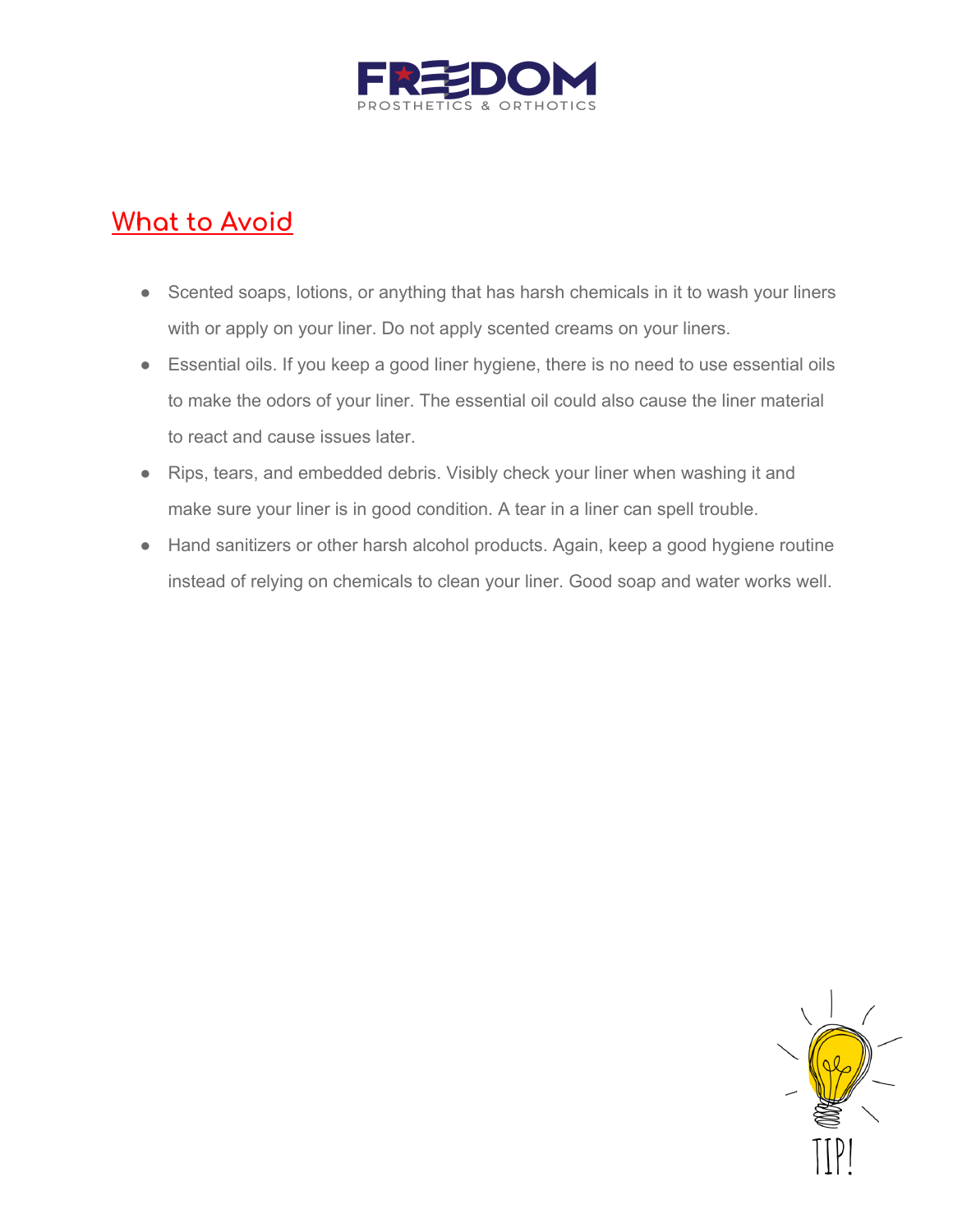

## **Limb Care**

- If you are a new amputee, it's better to take a bath or shower at night rather than in the morning, as your limb will swell in hot water or when dangling as you sit or stand to shower, making it difficult to put on your prosthesis. In the beginning, you should use a shrinker at night, and put on your prosthesis when you get up from the bed – in other words, don't let your leg hang down or it will swell. As time goes by, this will become less necessary.
- If you have a transtibial (below-knee) amputation, never sit or sleep with a pillow under your knee, as this will lead to a contracture (inability to straighten the knee).
- If you have a transfemoral (above-knee) amputation, do not sleep with:
	- Your limb resting on a pillow, as this promotes a hip flexion contracture (inability to completely straighten your hip)
	- A pillow between your legs, as this lengthens the inner thigh muscle that helps you keep your legs together when you walk, and shortens the outer thigh muscles so that you walk and stand with your feet apart.
- Do not rest your limb over the handle piece of your crutches.
- Do stretching exercises daily to make sure that you can straighten your knee and hip; this makes walking, and even lying in bed, more comfortable

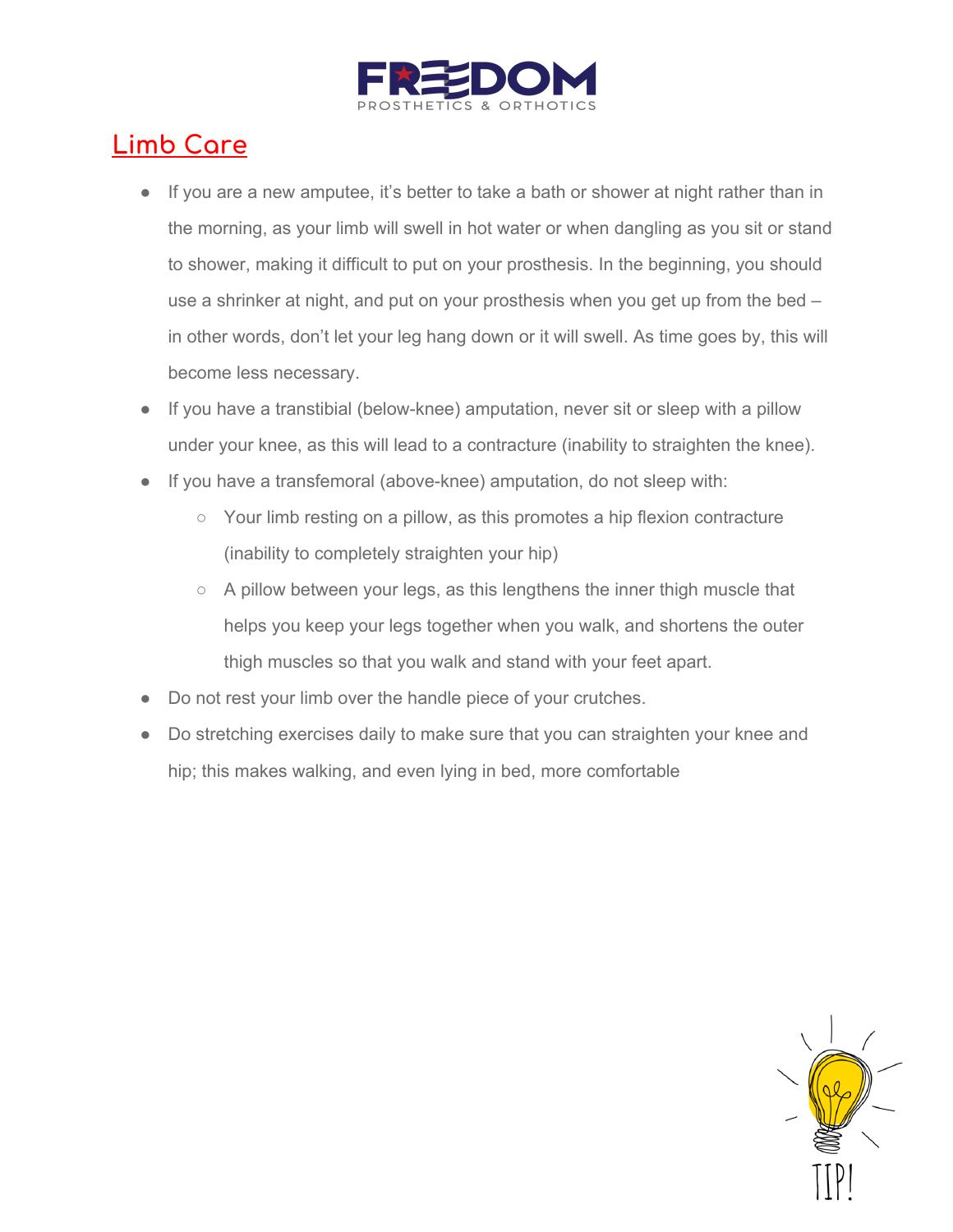

#### **Skin Care**

- Wash your limb with mild soap and water every day (more often if you sweat heavily) and pat it dry with a soft towel. Be patient and allow it to dry completely. If this is not done, you will be at risk for fungal growth that could lead to infection or abrasion.
- Check your limb for red pressure patches that last more than a few minutes after you remove your prosthesis; these may be a sign that the socket needs checking. If left untended, these red patches may result in skin breakdown.
- $\bullet$  Check for skin breakdown twice a day if you can't see the end of your residual limb, use a mirror. This is particularly important for people with diabetes.
- Softening cream should only be used if the skin is extremely dry and at risk of cracking. It should only be used temporarily unless cleared by your doctor.
- Do not use talcum powder on your limb, as it can ball up and create an abrasion. If you must use a powder, cornstarch is better.
- Do not use alcohol or unknown chemicals/ creams on your limb.
- Remember your limb is covered all the time, so be very careful if you expose it to the sun. Use sunscreen SPF 30 or better.
- Do not shave your limb; the resulting short hairs get pushed back into your skin, becoming ingrown hairs that can become infected.
- If the skin of your limb opens, go straight to your doctor and prosthetist.

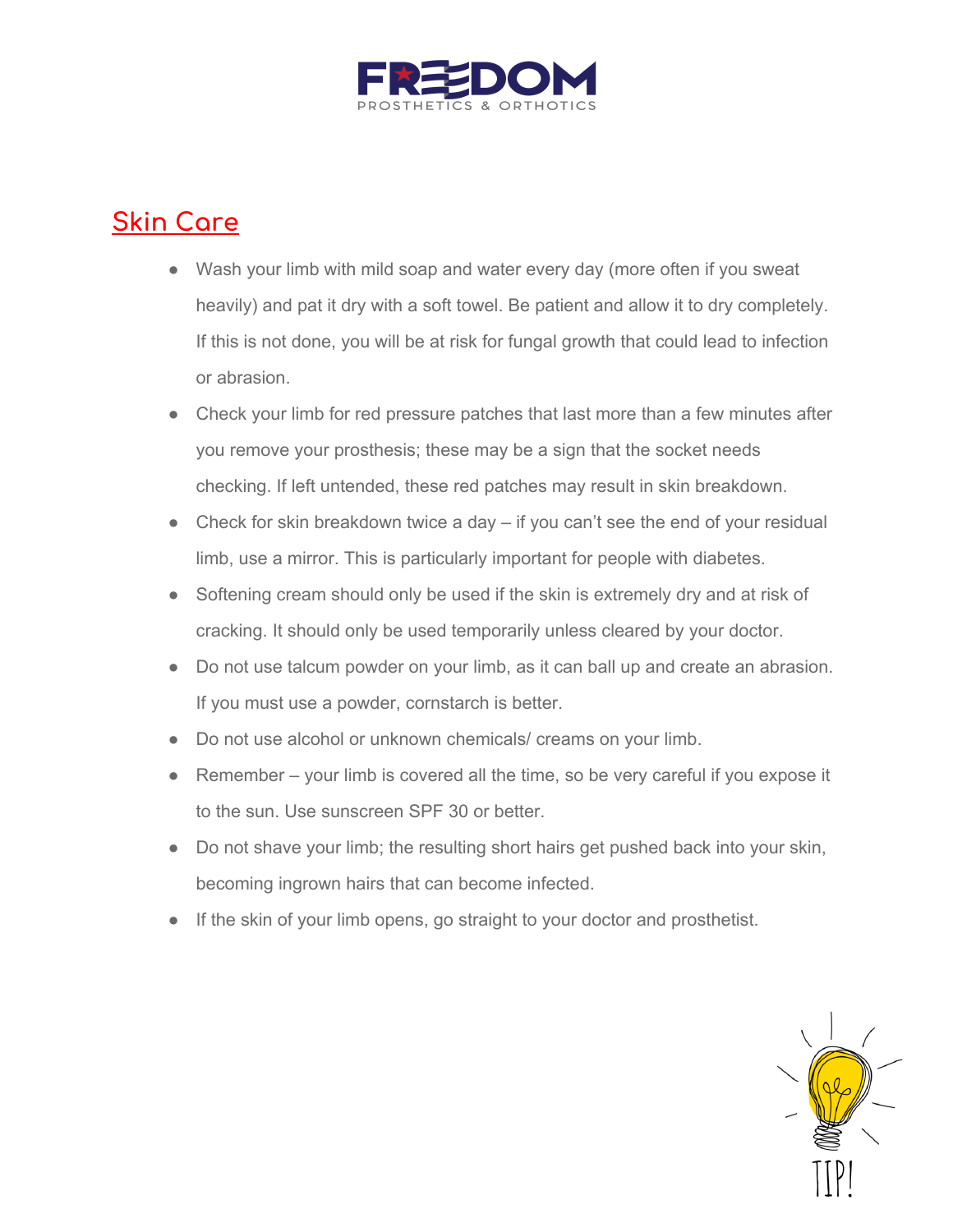

## **Skin Care (Continued)**

- If you are having a fit problem with your socket, causing skin breakdown, go to your prosthetist for an adjustment. If the breakdown is infected, you will need to go to your physician as well. Stop using the prosthesis; have crutches and a wheelchair for backup.
- If you have a skin breakdown, don't use a prosthesis. Put a clean dressing/band-aid on the area daily and see your doctor or prosthetist. Don't "pad" a pressure area, as that creates additional pressure and will make it worse.
- A red spot that turns into an ulcer can mean weeks without being able to use your prosthesis. Stop using the prosthesis and call your prosthetist/doctor.
- If you have reduced or no sensation in your residual limb, check your limb more frequently during the day and don't put it in hot water or expose it to the sun – it will burn and blister.